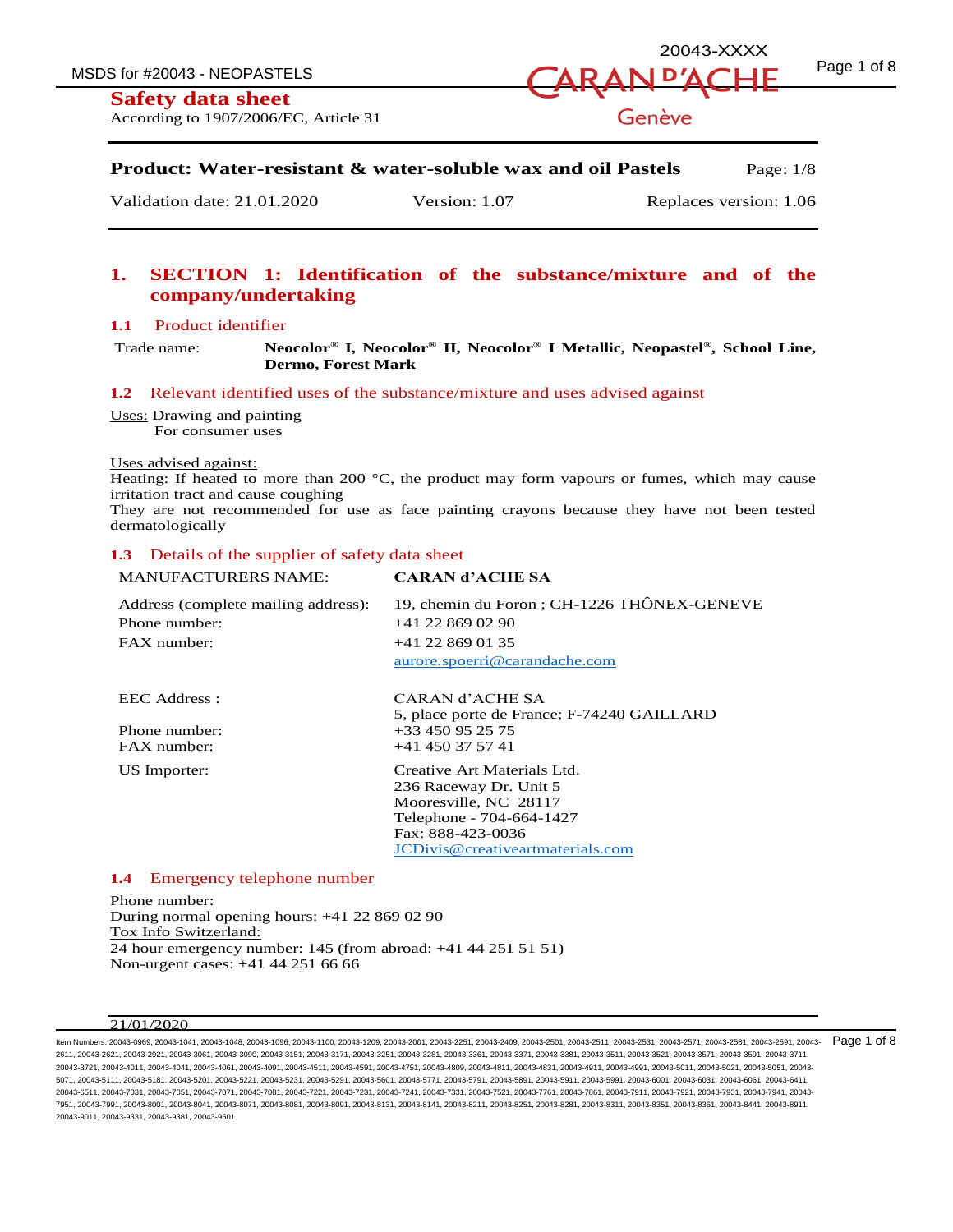# **Safety data sheet**

According to 1907/2006/EC, Article 31



Genève

| <b>Product: Water-resistant &amp; water-soluble wax and oil Pastels</b> | Page: $2/8$ |
|-------------------------------------------------------------------------|-------------|
|                                                                         |             |

Validation date: 21.01.2020 Version: 1.07 Replaces version: 1.06

# **2. SECTION 2: Hazards identification**

## **2.1** Classification of the substance/ mixture

The product is not classified, according to the CLP regulation 1272/2008.

## **2.2** Label elements

Labelling according to Regulation (EC)  $N^{\circ}1272/2008$ : none Hazard pictogram(s): none Hazard statement(s): none Precautionary statement(s): none Hazardous components, which must be listed on the label: none

## **2.3** Other hazards (concerning PBT and vPvB according to Regulation(CE) 1907/2006 annexe XIII)

Not applicable

# **3. SECTION 3: Composition/information on ingredients**

Substance/Mixture: Mixtures

Hazardous components:

| <b>Chemical name</b> | <b>Identification</b><br><b>numbers</b> | <b>Classification</b><br><b>Regulation (CE) 1272/2008</b> | $\mathbf{v}_0$ |
|----------------------|-----------------------------------------|-----------------------------------------------------------|----------------|
| Not applicable       | Not applicable                          | Not applicable                                            | Not applicable |

For the full text of the R-phrases mentioned in this section, see section 16 For the full text of the H-phrases mentioned in this section, see section 16

# **4. SECTION 4: First aid measures**

## **4.1** Description of first aid measures

General information: Move out of dangerous area. Show this safety data sheet to the doctor in attendance. Do not leave the victim unattended. Eyes contact: Irrigate with fresh water immediately and continuously for 5 to 15 minutes keeping eye open. Consult a specialized medical service Skin contact: Wash skin with water and soap. In case of persistent irritation, seek medical advice. Swallowed or eaten: Do not drink anything and consult physician. Inhalation:

## 21/01/2020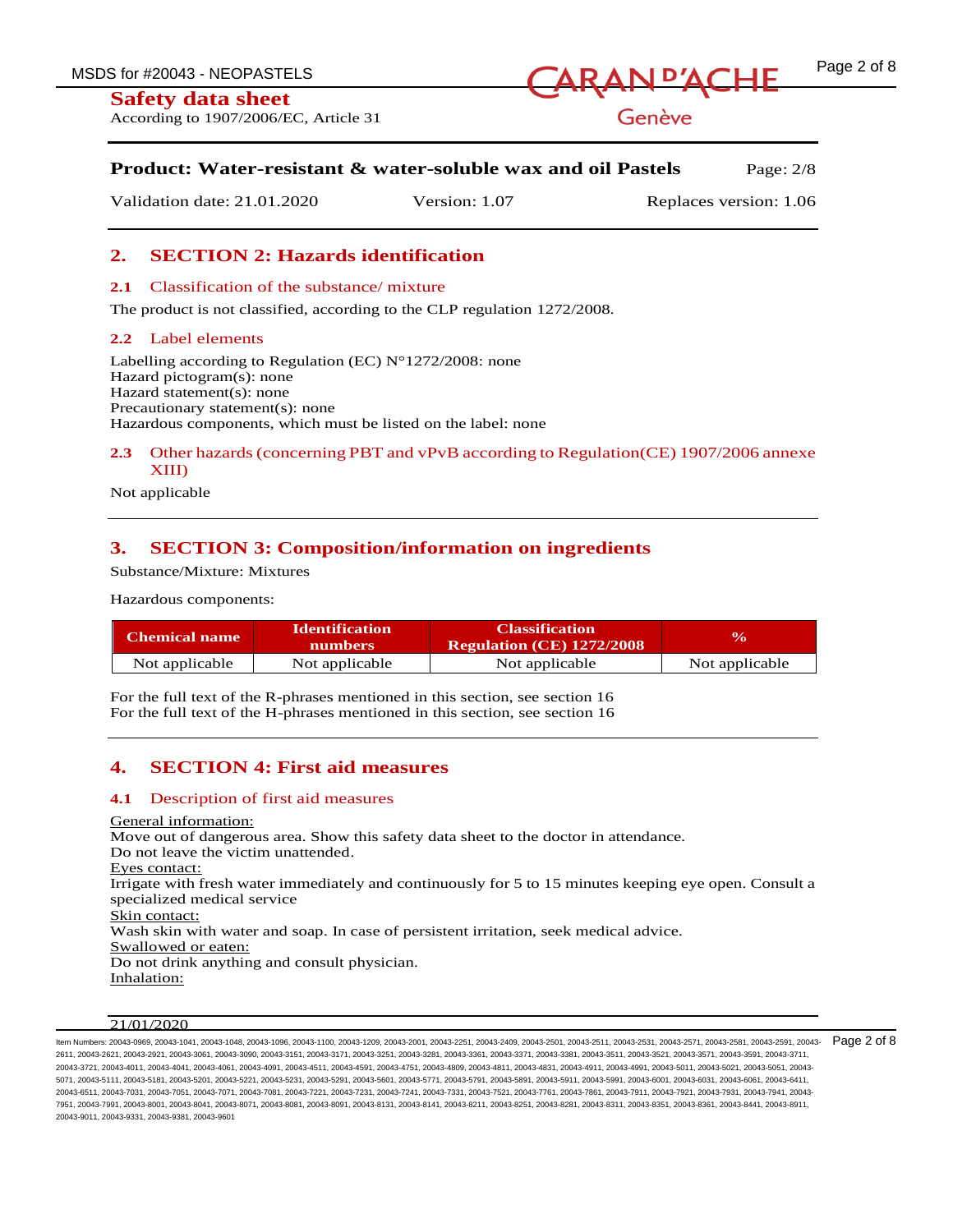## **Safety data sheet** According to 1907/2006/EC, Article 31



# Genève

| <b>Product: Water-resistant &amp; water-soluble wax and oil Pastels</b> |               | Page: $3/8$            |
|-------------------------------------------------------------------------|---------------|------------------------|
| Validation date: 21.01.2020                                             | Version: 1.07 | Replaces version: 1.06 |

If unconscious, place in recovery position and seek medical device. If symptoms persist, call a physician.

**4.2** Most important symptoms and effects, both acute and delayed

No information available on the product itself

**4.3** Indication of any immediate medical attention and special treatment needed

None known

## **5. SECTION 5: Firefighting measures**

#### **5.1** Extinguishing media

Fire extinguishing materials: Carbon dioxide  $(CO<sub>2</sub>)$ , Dry chemical powder

#### **5.2** Special hazards arising from the substance or mixture

Specific hazards during firefighting: Do not allow run off from firefighting to enter drains or watercourses.

#### **5.3** Advice for firefighters

Special protective equipment for firefighters: Wear self-contained breathing apparatus for fire fighting if necessary.

#### Further information:

Collect contaminated fire extinguishing water separately. This must not be discharged into drains. Fire residues and contaminated fire extinguishing water must be disposed of in accordance with local regulations.

## **6. SECTION 6: Accidental release measures**

#### **6.1** Personal precautions, protective equipment and emergency procedures

Personal precautions: use personal protective equipment, if necessary.

## **6.2** Environmental precautions

For liquids: Put in bin to soiled materials. Prevent product from entering drains. Prevent further leakage or spillage if safe to do so. If the product contaminates rivers and lakes or drains inform respective authorities.

For solids: Respect the sorting of waste.

## 21/01/2020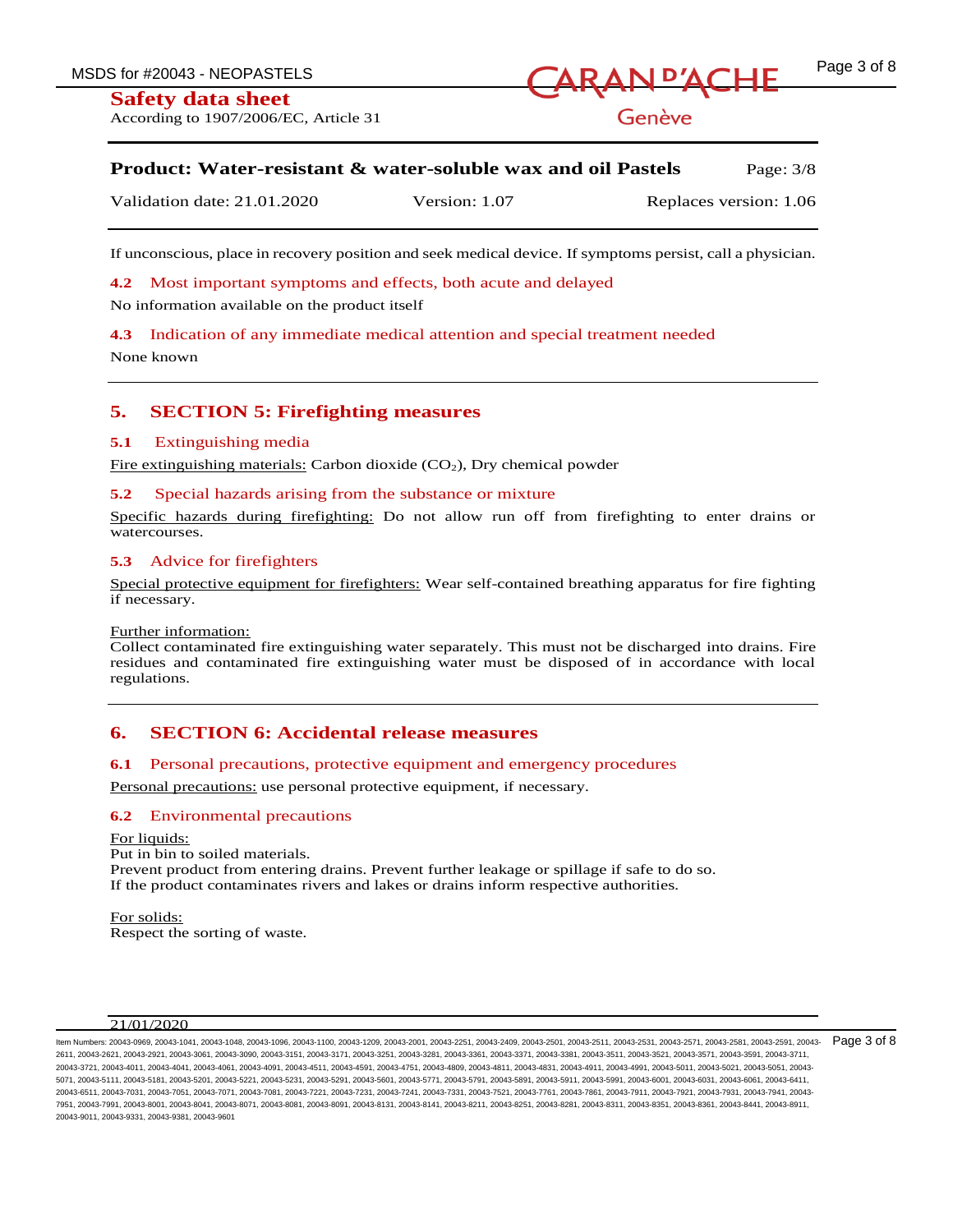

| <b>Product: Water-resistant &amp; water-soluble wax and oil Pastels</b> | Page: $4/8$ |
|-------------------------------------------------------------------------|-------------|
|-------------------------------------------------------------------------|-------------|

| Validation date: 21.01.2020<br>Version: 1.07 | Replaces version: 1.06 |
|----------------------------------------------|------------------------|
|----------------------------------------------|------------------------|

## **6.3** Methods and material for containment and cleaning up

#### For liquids:

Absorb with sorbents and put in bin to soiled materials. Soak up with inert absorbent material. Keep in suitable, closed containers for disposal.

#### **6.4** Reference to other sections

See Section 7 for information on safe handling. See Section 8 for information on personal protection equipment. See Section 13 for disposal information.

# **7. SECTION 7: Handling and storage**

### **7.1** Precautions for safe handling

Avoid ingestion by eating, smoking or drinking while handling For personal protection, see section 8. Dispose of rinse water in accordance with local and national regulation.

## **7.2** Conditions for safe storage, including any incompatibilities

Other handling and storage requirements: Keep away from heat and open flame in the dry and ventilated place, clean and protect the product from the light. Protective measures during maintenance of contaminated equipment: Wash off with soap and water.

## **7.3** Specific end use(s)

No further relevant available information

## **8. SECTION 8: Exposure controls/personal protection**

#### **8.1** Control parameters

No available information

#### **8.2** Exposure controls

No special measures requested

## **9. SECTION 9: Physical and chemical properties**

#### **9.1** Information on basic physical and chemical properties

| Physical state: | Solid                            |
|-----------------|----------------------------------|
| Color           | According to product designation |
| Odour:          | mild odor                        |

#### 21/01/2020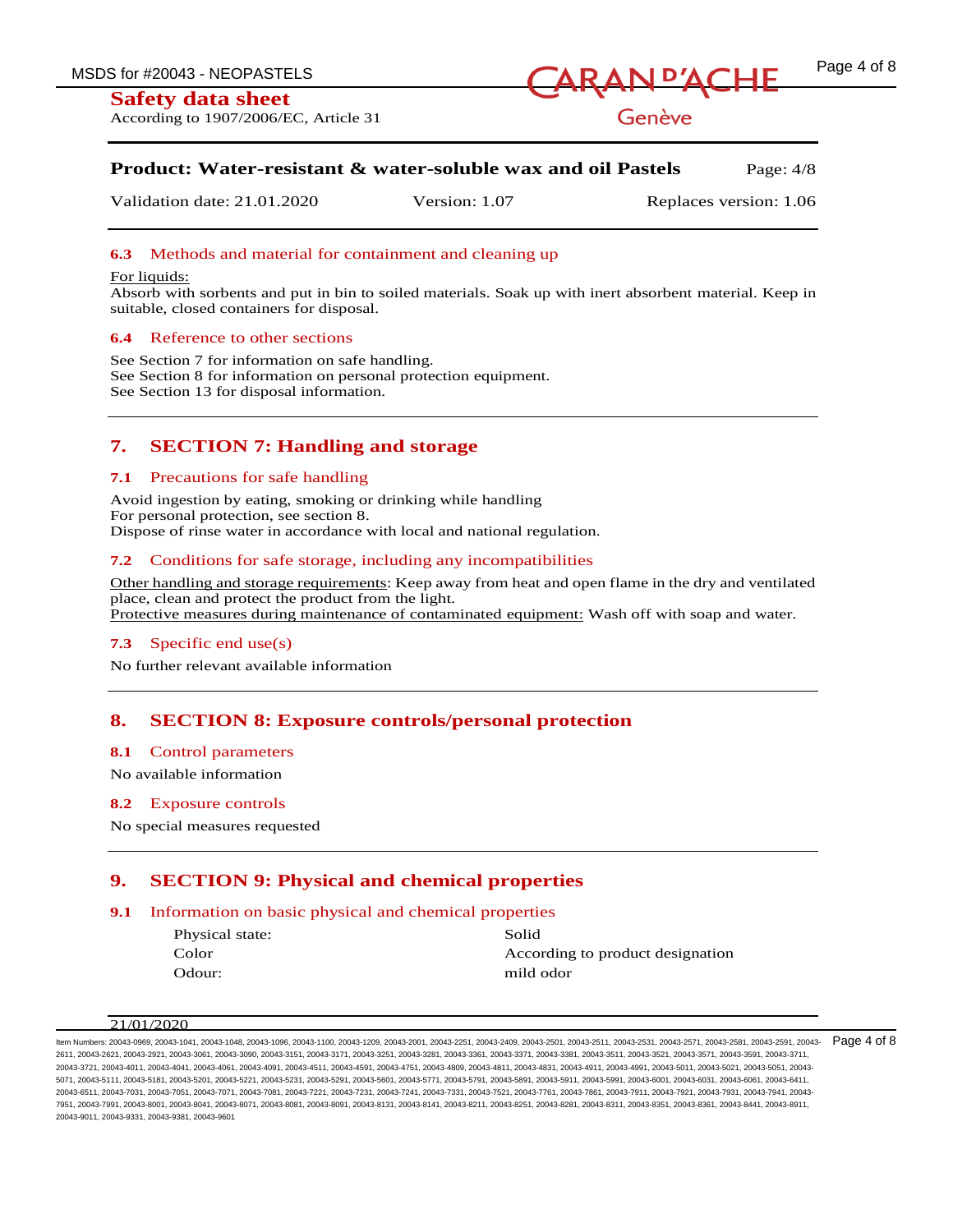## **Safety data sheet** According to 1907/2006/EC, Article 31



Genève

## **Product: Water-resistant & water-soluble wax and oil Pastels** Page: 5/8

Validation date: 21.01.2020 Version: 1.07 Replaces version: 1.06

| pH:                                           | Not available |
|-----------------------------------------------|---------------|
| Melting point/freezing point:                 | Not available |
| Initial boiling point and boiling range:      | Not available |
| Flash point:                                  | Not available |
| Evaporation rate:                             | Not available |
| Flammability (solid, gas):                    | Not available |
| Upper/lower flammability or explosive limits: | Not available |
| Vapour pressure:                              | Not available |
| Vapour density:                               | Not available |
| Specific gravity (water $= 1$ ):              | Not available |
| Solubility (ies):                             | Insoluble     |
| Partition coefficient: n-octanol/water:       | Not available |
| Auto-ignition temperature:                    | Not available |
| Decomposition temperature:                    | Not available |
| Viscosity:                                    | Not available |
| Explosive properties:                         | Not available |
| Oxidising properties:                         | Not available |

## **9.2** Other information

None

## **10. SECTION 10: Stability and reactivity**

#### **10.1** Reactivity

None reaction known

#### **10.2** Chemical stability

Stability: Stable under normal conditions of use, handling and storage. Maintain the product in a room tempered that it cannot exceed 40°C. Protect the product from the light and the humidity

#### **10.3** Possibility of hazardous reactions

Not known

**10.4** Conditions to avoid

No available information

**10.5** Incompatible materials

No available information

#### 21/01/2020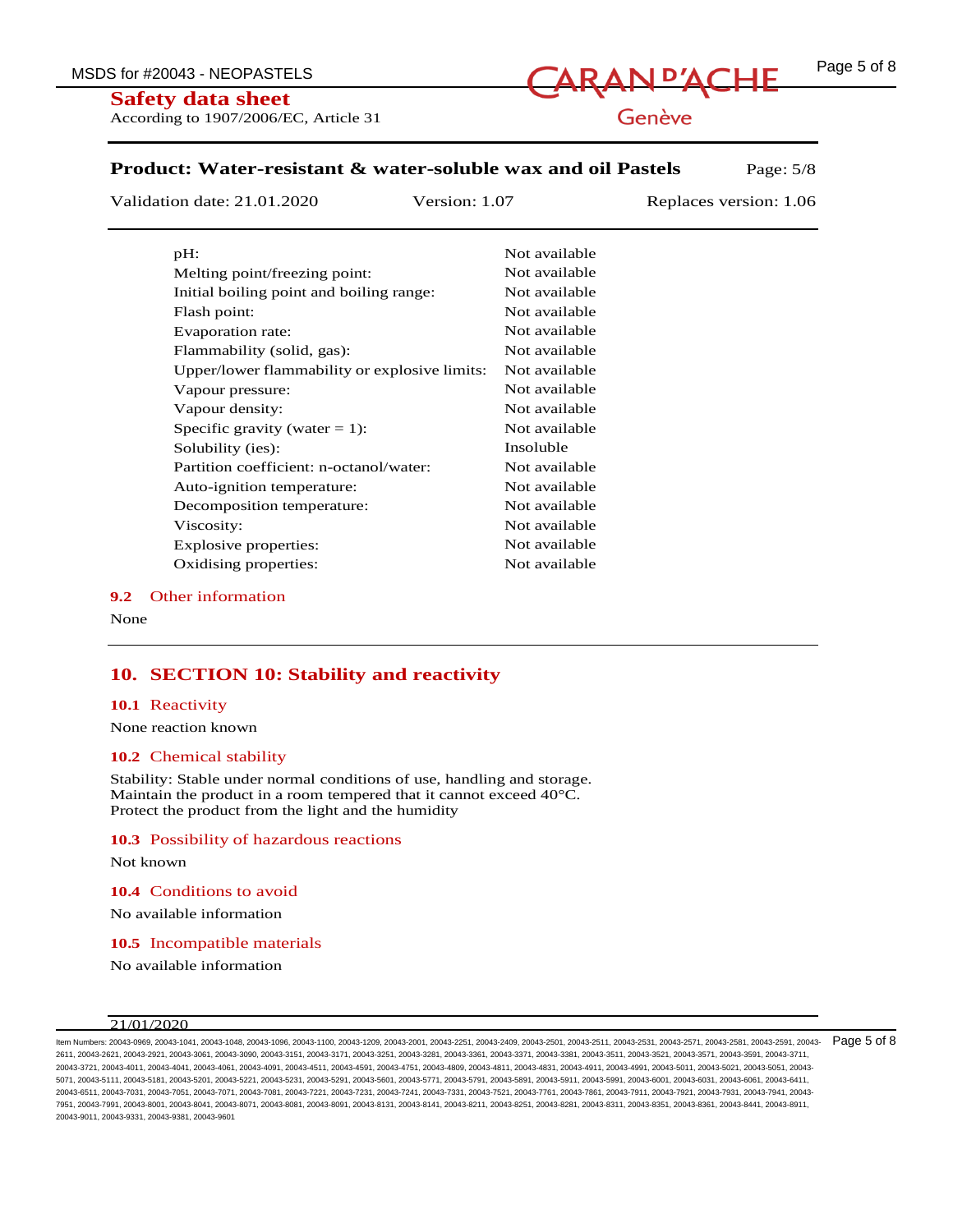## **Safety data sheet** According to 1907/2006/EC, Article 31

MSDS for #20043 - NEOPASTELS<br>
CARAN <sup>D'</sup>ACHE Page 6 of 8

Genève

| <b>Product: Water-resistant &amp; water-soluble wax and oil Pastels</b> |               | Page: $6/8$ |                        |  |
|-------------------------------------------------------------------------|---------------|-------------|------------------------|--|
| Validation date: 21.01.2020                                             | Version: 1.07 |             | Replaces version: 1.06 |  |

**10.6** Hazardous decomposition products

No available information

# **11. SECTION 11: Toxicological information**

Acute toxicity: No available data on the product itself. Skin corrosion/Irritation: No available data on the product itself Serious Eye damage/ Eye irritation: No available data on the product itself Respiratory or skin sensitization: No available data on the product itself Germ cell Mutagenicity: No available data on the product itself Carcinogenicity: No available data on the product itself Reproductive toxicity: No available data on the product itself Target Organ Systemic- single/repeated exposure: No available data on the product itself Aspiration toxicity: No available data on the product itself

# **12. SECTION 12: Ecological information**

## **12.1** Toxicity

No available data on the product itself

## **12.2** Persistence and degradability

No available data on the product itself

**12.3** Bioaccumulative potential

No available data on the product itself

## **12.4** Mobility in soil

No available data on the product itself

## **12.5** Results of PBT and vPvB assessment Not applicable

**12.6** Other adverse effects

Not applicable

## $21/01/2020$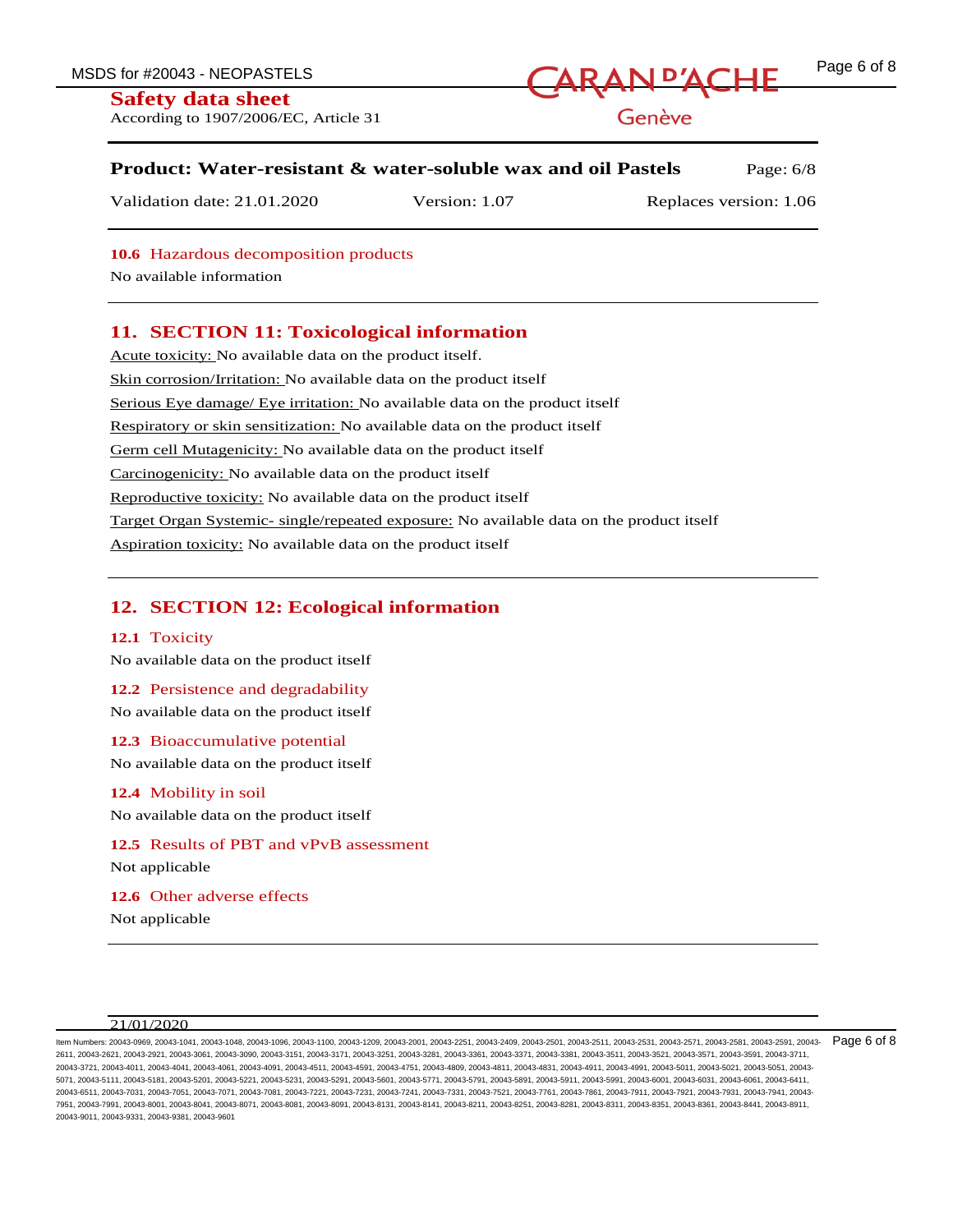

| Validation date: 21.01.2020 | Version: 1.07 | Replaces version: 1.06 |
|-----------------------------|---------------|------------------------|
|-----------------------------|---------------|------------------------|

# **13. SECTION 13: Disposal considerations**

## **13.1** Waste treatment methods

Product: The product should not be allowed to enter drains, water, courses or the soil Do not contaminate ponds, waterways or ditches with chemical or used container. Send to a licensed waste management company.

Contaminated packaging: Disposal must be made according to official regulations.

# **14. SECTION 14: Transport information**

|                                                                                | <b>ADR/RID</b> | <b>AND/ANDR</b> | <b>IMDG</b>    | <b>IATA</b>    |
|--------------------------------------------------------------------------------|----------------|-----------------|----------------|----------------|
| UN number                                                                      | Not applicable | Not applicable  | Not applicable | Not applicable |
| UN proper shipping name                                                        | Not applicable | Not applicable  | Not applicable | Not applicable |
| Transport hazard class(es)                                                     | Not applicable | Not applicable  | Not applicable | Not applicable |
| Packing group                                                                  | Not applicable | Not applicable  | Not applicable | Not applicable |
| Environmental hazards                                                          | Not applicable | Not applicable  | Not applicable | Not applicable |
| Special precautions for user                                                   | Not applicable | Not applicable  | Not applicable | Not applicable |
| Transport in bulk according<br>to Annex II of MARPOL<br>73/78 and the IBC Code | Not applicable | Not applicable  | Not applicable | Not applicable |
| UN "Model Regulation"                                                          | Not applicable | Not applicable  | Not applicable | Not applicable |

# **15. SECTION 15: Regulatory information**

## **15.1** Safety, health and environmental regulations/legislation specific for the substance or mixture

## **EU Regulations:**

- Regulation (CE) n° 1907/2006 (REACH) Annexe XIV List of Substances of Very High Concern (SVHC): These products do not contain SVHC
- Regulation (CE) n° 1907/2006 (REACH) Annexe XVII: No substance listed

## 21/01/2020